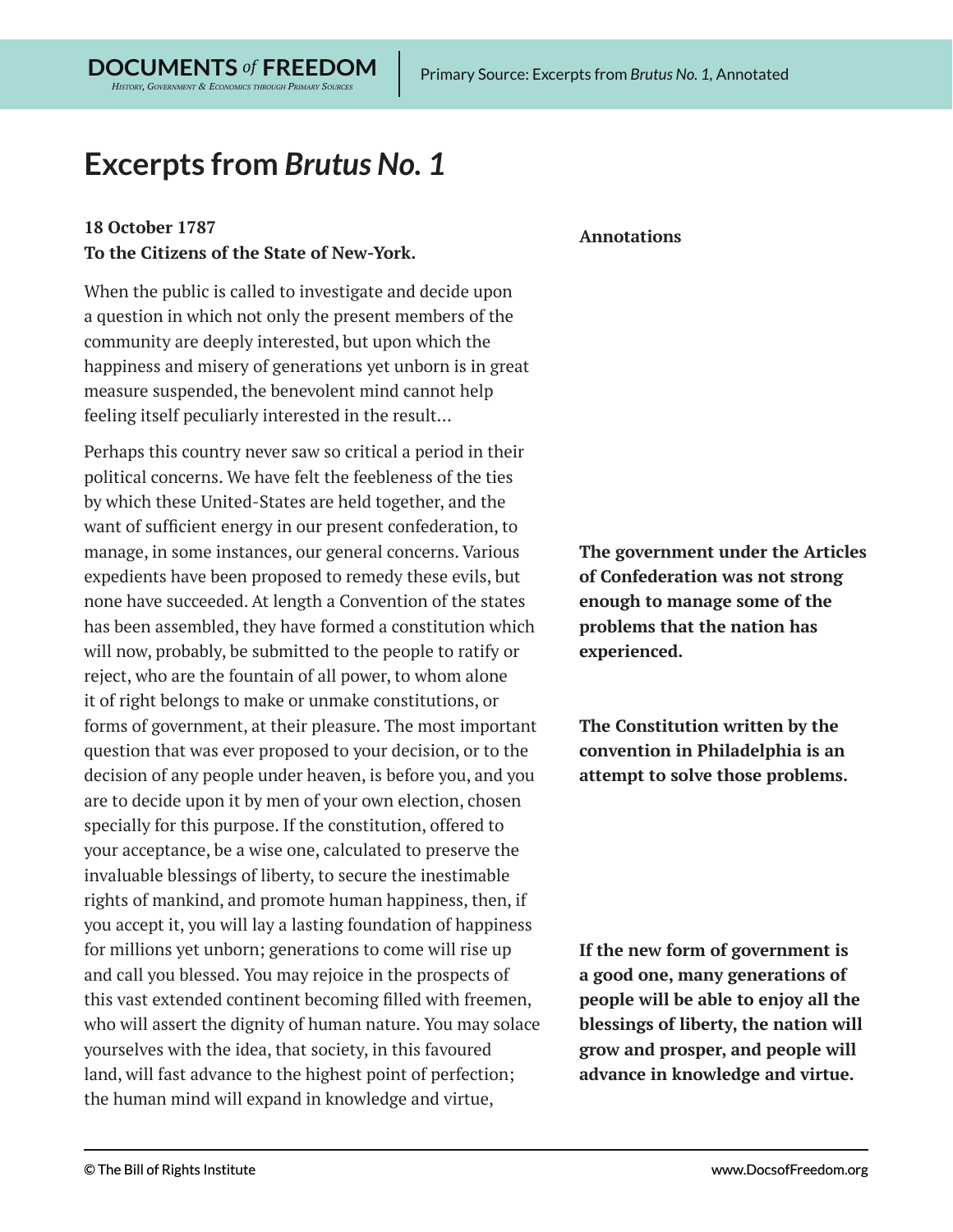and the golden age be, in some measure, realised. But if, on the other hand, this form of government contains principles that will lead to the subversion of liberty—if it tends to establish a despotism, or, what is worse, a tyrannic aristocracy; then, if you adopt it, this only remaining assylum for liberty will be shut up, and posterity will execrate your memory.

Momentous then is the question you have to determine, and you are called upon by every motive which should influence a noble and virtuous mind, to examine it well, and to make up a wise judgment. It is insisted, indeed, that this constitution must be received, be it ever so imperfect. If it has its defects, it is said, they can be best amended when they are experienced. But remember, when the people once part with power, they can seldom or never resume it again but by force. Many instances can be produced in which the people have voluntarily increased the powers of their rulers; but few, if any, in which rulers have willingly abridged their authority. This is a sufficient reason to induce you to be careful, in the first instance, how you deposit the powers of government.

With these few introductory remarks, I shall proceed to a consideration of this constitution:

The first question that presents itself on the subject is, whether a confederated government be the best for the United States or not? Or in other words, whether the thirteen United States should be reduced to one great republic, governed by one legislature, and under the direction of one executive and judicial; or whether they should continue thirteen confederated republics, under the direction and controul of a supreme federal head for certain defined national purposes only?

This enquiry is important, because, although the government reported by the convention does not go to a perfect and entire consolidation, yet it approaches so near to it, that it must, if executed, certainly and infallibly terminate in it.

This government is to possess absolute and uncontroulable power, legislative, executive and judicial, with respect to every object to which it extends, for by the last clause of

**If the new government leads to a loss of liberty, then America, the place where liberty has the best chance to succeed, will fail and future generations will blame and despise us.**

**The people must be careful about parting with power (as in creating a strong central government) because they are unlikely to ever get it back.**

**In the confederated government (as in the Articles of Confederation), most of the power belongs to the states. In a consolidated government (as in the 1787 Constitution) most of the power belongs to the central, or national government.**

**The new constitution places so much power in a central government that the state governments may no longer be able to function as republics under the control of their citizens.**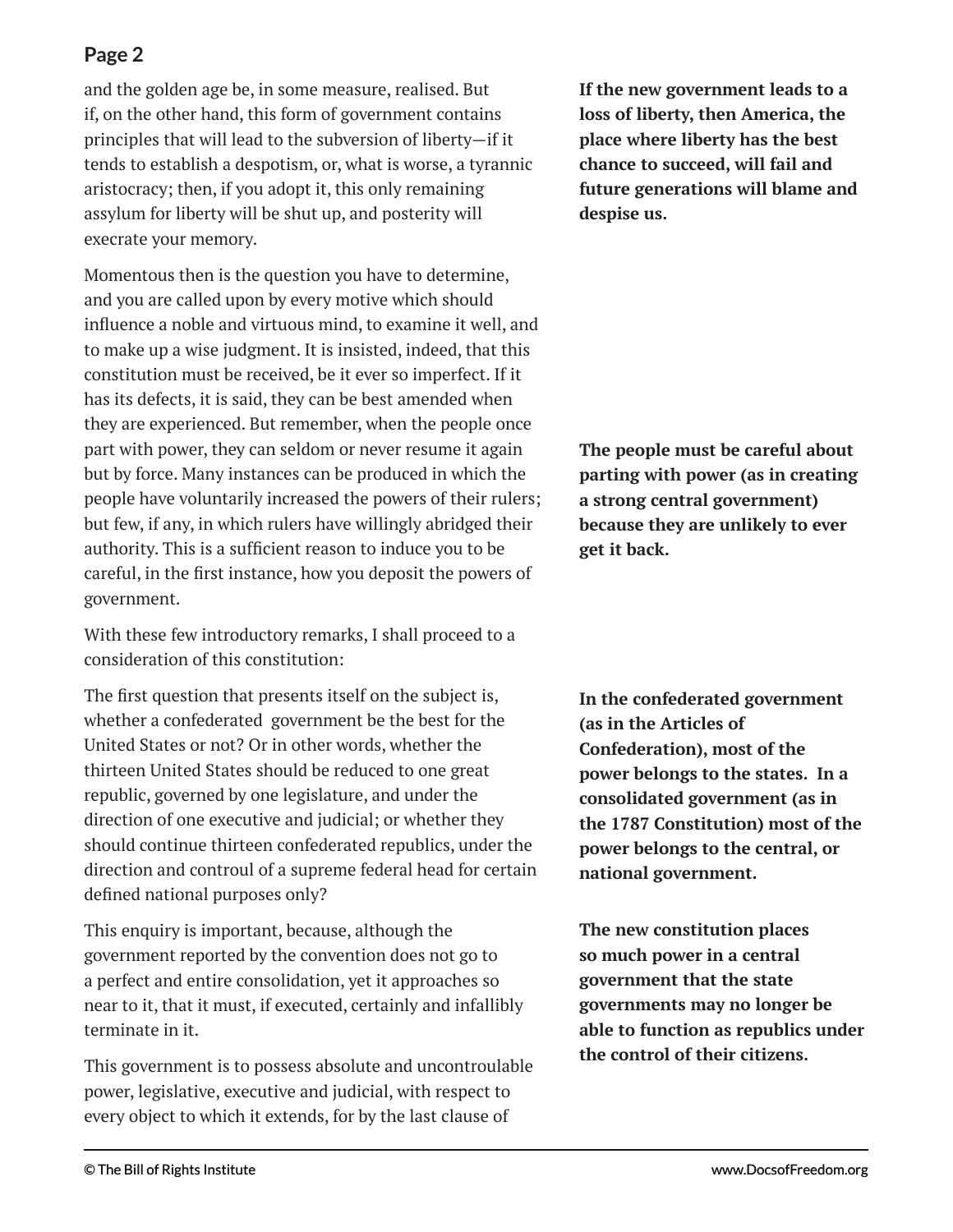section 8th, article 1st, it is declared "that the Congress shall have power to make all laws which shall be necessary and proper for carrying into execution the foregoing powers, and all other powers vested by this constitution, in the government of the United States; or in any department or office thereof." And by the 6th article, it is declared "that this constitution, and the laws of the United States, which shall be made in pursuance thereof, and the treaties made, or which shall be made, under the authority of the United States, shall be the supreme law of the land; and the judges in every state shall be bound thereby, any thing in the constitution, or law of any state to the contrary notwithstanding." It appears from these articles that there is no need of any intervention of the state governments, between the Congress and the people, to execute any one power vested in the general government, and that the constitution and laws of every state are nullified and declared void, so far as they are or shall be inconsistent with this constitution, or the laws made in pursuance of it, or with treaties made under the authority of the United States. —The government then, so far as it extends, is a complete one, and not a confederation. It is as much one complete government as that of New-York or Massachusetts, has as absolute and perfect powers to make and execute all laws, to appoint officers, institute courts, declare offences, and annex penalties, with respect to every object to which it extends, as any other in the world. So far therefore as its powers reach, all ideas of confederation are given up and lost. It is true this government is limited to certain objects, or to speak more properly, some small degree of power is still left to the states, but a little attention to the powers vested in the general government, will convince every candid man, that if it is capable of being executed, all that is reserved for the individual states must very soon be annihilated, except so far as they are barely necessary to the organization of the general government. The powers of the general legislature extend to every case that is of the least importance—there is nothing valuable to human nature, nothing dear to freemen, but what is within its power. It has authority to make laws which will affect the lives, the liberty, and property of every man in the United States; nor can the constitution or laws of any state, in any

**The "necessary and proper" clause and the "supreme law of the land" clause make the central government an uncontrollable power over the topics that the Constitution covers.**

**It is true that the constitution lists certain enumerated powers that will belong to the central government, reserving some minor power to the states, but all the important powers are delegated to the central government.**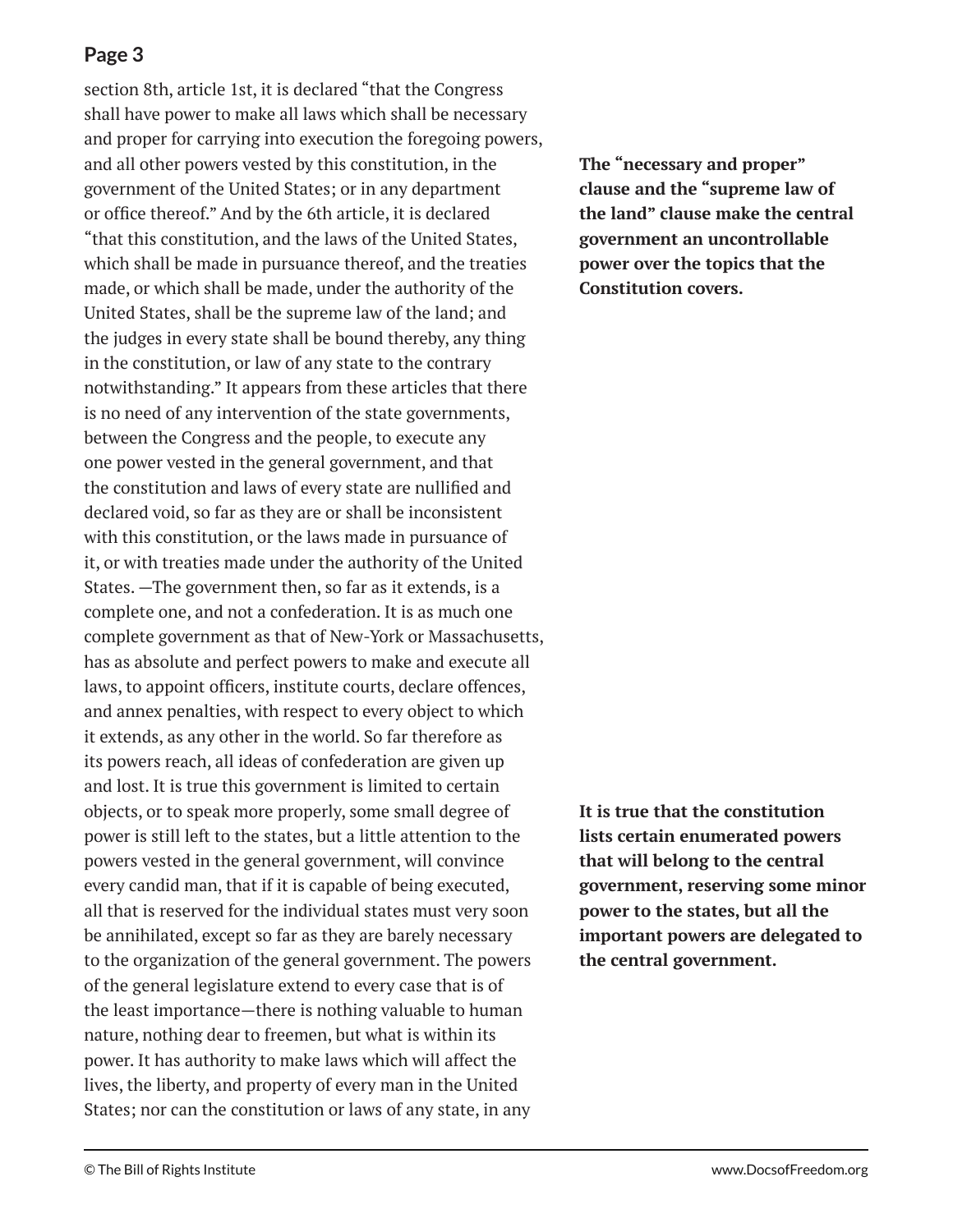way prevent or impede the full and complete execution of every power given. The legislative power is competent to lay taxes, duties, imposts, and excises; —there is no limitation to this power, unless it be said that the clause which directs the use to which those taxes, and duties shall be applied, may be said to be a limitation: but this is no restriction of the power at all, for by this clause they are to be applied to pay the debts and provide for the common defence and general welfare of the United States; but the legislature have authority to contract debts at their discretion; they are the sole judges of what is necessary to provide for the common defence, and they only are to determine what is for the general welfare; this power therefore is neither more nor less, than a power to lay and collect taxes, imposts, and excises, at their pleasure; not only [is] the power to lay taxes unlimited, as to the amount they may require, but it is perfect and absolute to raise them in any mode they please. No state legislature, or any power in the state governments, have any more to do in carrying this into effect, than the authority of one state has to do with that of another. In the business therefore of laying and collecting taxes, the idea of confederation is totally lost, and that of one entire republic is embraced. It is proper here to remark, that the authority to lay and collect taxes is the most important of any power that can be granted; it connects with it almost all other powers, or at least will in process of time draw all other after it; it is the great mean of protection, security, and defence, in a good government, and the great engine of oppression and tyranny in a bad one. This cannot fail of being the case, if we consider the contracted limits which are set by this constitution, to the late [state?] governments, on this article of raising money. No state can emit paper money—lay any duties, or imposts, on imports, or exports, but by consent of the Congress; and then the net produce shall be for the benefit of the United States: the only mean therefore left, for any state to support its government and discharge its debts, is by direct taxation; and the United States have also power to lay and collect taxes, in any way they please. Every one who has thought on the subject, must be convinced that but small sums of money can be collected in any country, by direct taxe[s], when the foederal government begins to exercise the right of taxation in all its parts, the legislatures

**There is no practical limit to the national legislature's power to tax because the legislature itself decides what is meant by "common defense" and "general welfare."**

**The authority to tax is the most important power a government can be given because it is related to all other powers that governments can have.**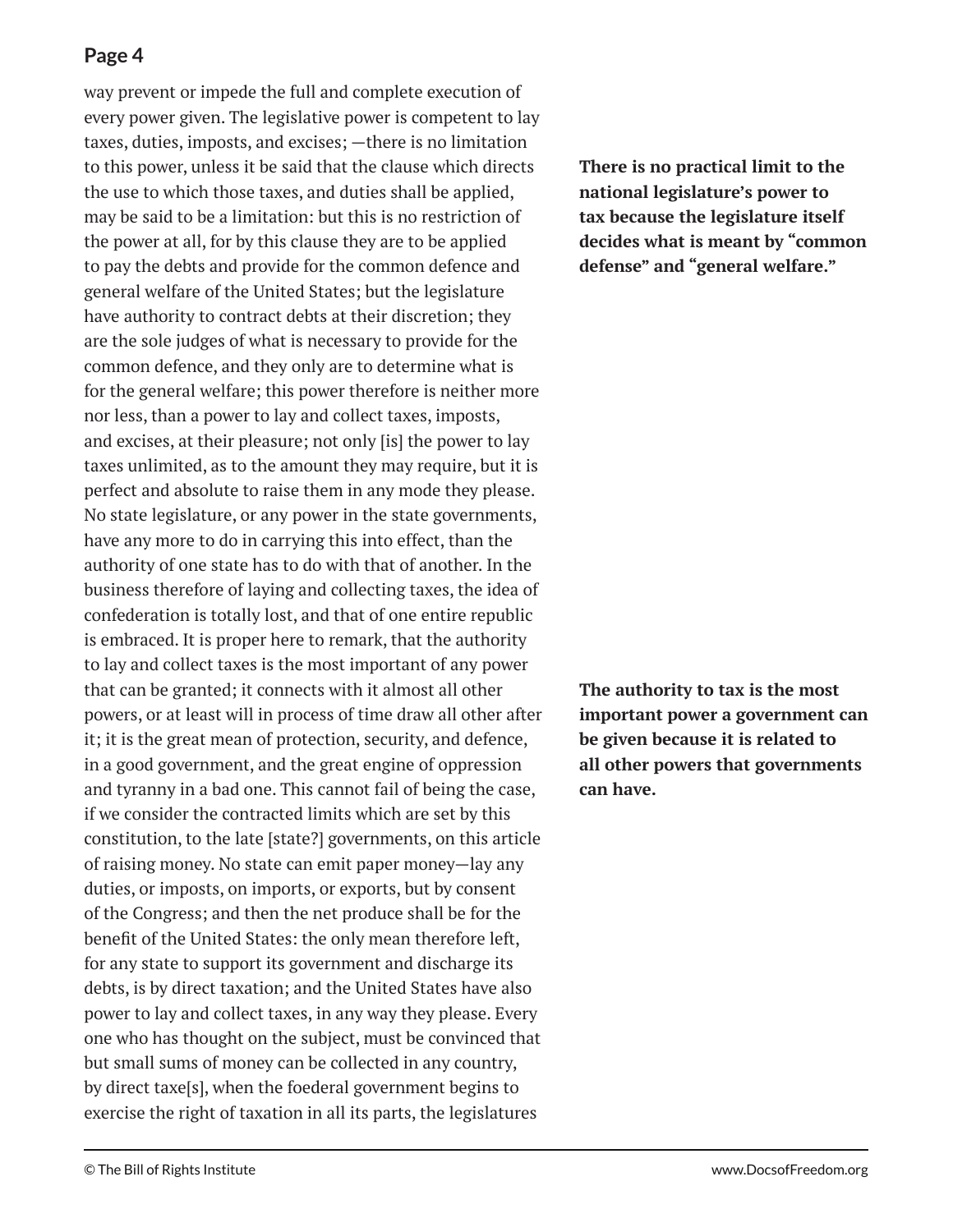of the several states will find it impossible to raise monies to support their governments. Without money they cannot be supported, and they must dwindle away, and, as before observed, their powers absorbed in that of the general government.

It might be here shewn, that the power in the federal legislative, to raise and support armies at pleasure, as well in peace as in war, and their controul over the militia, tend, not only to a consolidation of the government, but the destruction of liberty. —I shall not, however, dwell upon these, as a few observations upon the judicial power of this government, in addition to the preceding, will fully evince the truth of the position.

The judicial power of the United States is to be vested in a supreme court, and in such inferior courts as Congress may from time to time ordain and establish. The powers of these courts are very extensive; their jurisdiction comprehends all civil causes, except such as arise between citizens of the same state; and it extends to all cases in law and equity arising under the constitution. One inferior court must be established, I presume, in each state, at least, with the necessary executive officers appendant thereto. It is easy to see, that in the common course of things, these courts will eclipse the dignity, and take away from the respectability, of the state courts. These courts will be, in themselves, totally independent of the states, deriving their authority from the United States, and receiving from them fixed salaries; and in the course of human events it is to be expected, that they will swallow up all the powers of the courts in the respective states.

How far the clause in the 8th section of the 1st article may operate to do away all idea of confederated states, and to effect an entire consolidation of the whole into one general government, it is impossible to say. The powers given by this article are very general and comprehensive, and it may receive a construction to justify the passing almost any law. A power to make all laws, which shall be necessary and proper, for carrying into execution, all powers vested by the constitution in the government of the United States, or any department or officer thereof, is a power

**The central legislature's power to raise and maintain a standing army, especially in peacetime, can lead to destruction of liberty.**

### **Federal courts will destroy the state courts.**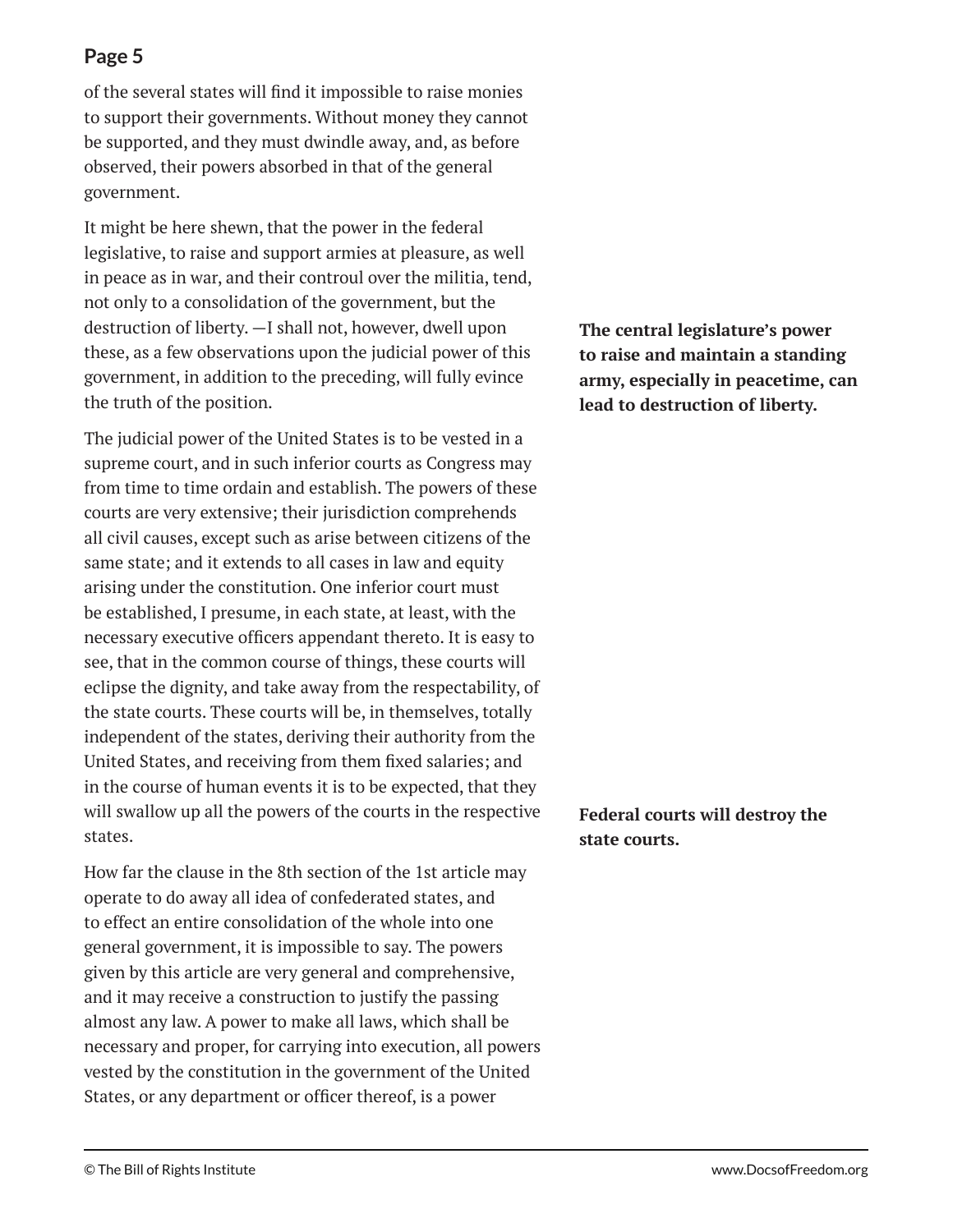very comprehensive and definite [indefinite?], and may, for ought I know, be exercised in a such manner as entirely to abolish the state legislatures. Suppose the legislature of a state should pass a law to raise money to support their government and pay the state debt, may the Congress repeal this law, because it may prevent the collection of a tax which they may think proper and necessary to lay, to provide for the general welfare of the United States? For all laws made, in pursuance of this constitution, are the supreme law of the land, and the judges in every state shall be bound thereby, any thing in the constitution or laws of the different states to the contrary notwithstanding. —By such a law, the government of a particular state might be overturned at one stroke, and thereby be deprived of every means of its support.

It is not meant, by stating this case, to insinuate that the constitution would warrant a law of this kind; or unnecessarily to alarm the fears of the people, by suggesting, that the federal legislature would be more likely to pass the limits assigned them by the constitution, than that of an individual state, further than they are less responsible to the people. But what is meant is, that the legislature of the United States are vested with the great and uncontroulable powers, of laying and collecting taxes, duties, imposts, and excises; of regulating trade, raising and supporting armies, organizing, arming, and disciplining the militia, instituting courts, and other general powers. And are by this clause invested with the power of making all laws, proper and necessary, for carrying all these into execution; and they may so exercise this power as entirely to annihilate all the state governments, and reduce this country to one single government. And if they may do it, it is pretty certain they will; for it will be found that the power retained by individual states, small as it is, will be a clog upon the wheels of the government of the United States; the latter therefore will be naturally inclined to remove it out of the way. Besides, it is a truth confirmed by the unerring experience of ages, that every man, and every body of men, invested with power, are ever disposed to increase it, and to acquire a superiority over every thing that stands in their way. This disposition, which is implanted in human nature, will operate in the federal legislature to

**The legislature has broad powers with few limits; the necessary and proper clause invalidates any limits and may result in destroying the state governments.**

**It is human nature that those who have power try to increase it, and the central government will keep growing until all state authority is eliminated.**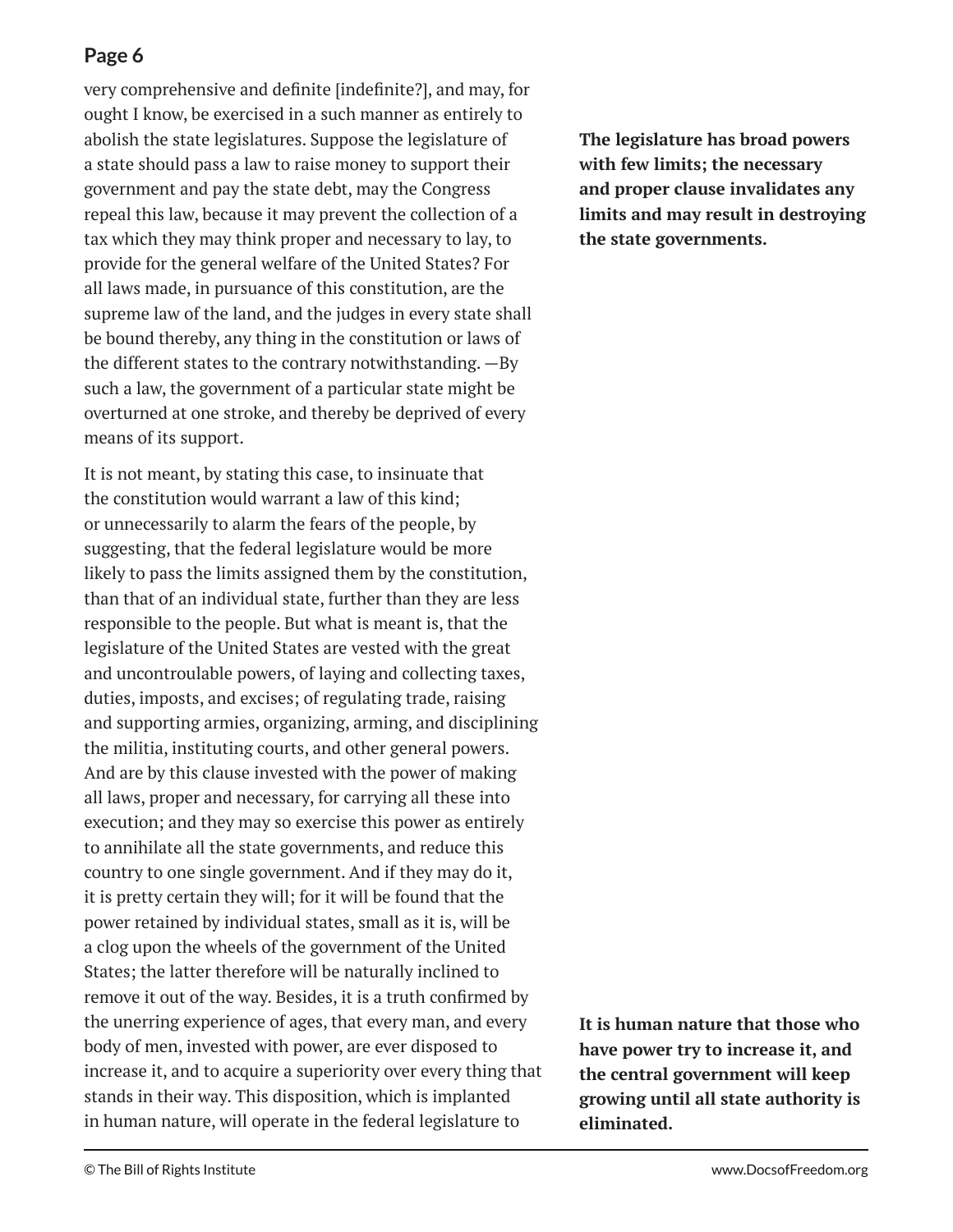lessen and ultimately to subvert the state authority, and having such advantages, will most certainly succeed, if the federal government succeeds at all. It must be very evident then, that what this constitution wants of being a complete consolidation of the several parts of the union into one complete government, possessed of perfect legislative, judicial, and executive powers, to all intents and purposes, it will necessarily acquire in its exercise and operation.

Let us now proceed to enquire, as I at first proposed, whether it be best the thirteen United States should be reduced to one great republic, or not? It is here taken for granted, that all agree in this, that whatever government we adopt, it ought to be a free one; that it should be so framed as to secure the liberty of the citizens of America, and such an one as to admit of a full, fair, and equal representation of the people. The question then will be, whether a government thus constituted, and founded on such principles, is practicable, and can be exercised over the whole United States, reduced into one state?

If respect is to be paid to the opinion of the greatest and wisest men who have ever thought or wrote on the science of government, we shall be constrained to conclude, that a free republic cannot succeed over a country of such immense extent, containing such a number of inhabitants, and these encreasing in such rapid progression as that of the whole United States. Among the many illustrious authorities which might be produced to this point, I shall content myself with quoting only two. The one is the baron de Montesquieu, spirit of laws, chap. xvi. vol. I [book VIII]. "It is natural to a republic to have only a small territory, otherwise it cannot long subsist. In a large republic there are men of large fortunes, and consequently of less moderation; there are trusts too great to be placed in any single subject; he has interest of his own; he soon begins to think that he may be happy, great and glorious, by oppressing his fellow citizens; and that he may raise himself to grandeur on the ruins of his country. In a large republic, the public good is sacrificed to a thousand views; it is subordinate to exceptions, and depends on accidents. In a small one, the interest of the public is easier perceived, better understood, and more within the reach of every citizen; abuses are of

**Everyone agrees that the government should be a free one, controlled by a fair and equal representation of the people.**

**In such a large country it will be too hard for the representatives to really know the minds of the people. Writings from great thinkers and examples from history help prove this point.**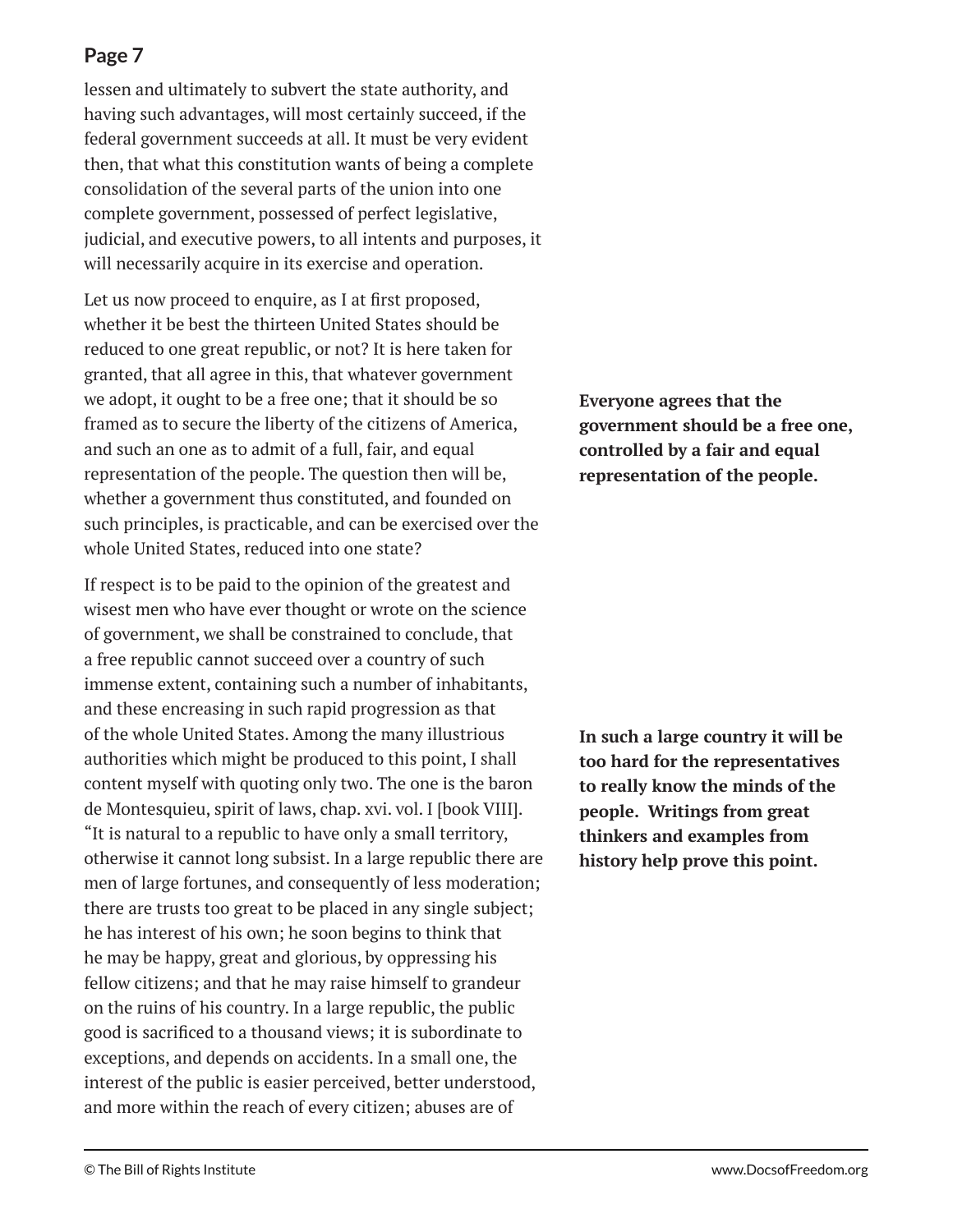less extent, and of course are less protected." Of the same opinion is the marquis Beccarari.

History furnishes no example of a free republic, any thing like the extent of the United States. The Grecian republics were of small extent; so also was that of the Romans. Both of these, it is true, in process of time, extended their conquests over large territories of country; and the consequence was, that their governments were changed from that of free governments to those of the most tyrannical that ever existed in the world.

Not only the opinion of the greatest men, and the experience of mankind, are against the idea of an extensive republic, but a variety of reasons may be drawn from the reason and nature of things, against it. In every government, the will of the sovereign is the law. In despotic governments, the supreme authority being lodged in one, his will is law, and can be as easily expressed to a large extensive territory as to a small one. In a pure democracy the people are the sovereign, and their will is declared by themselves; for this purpose they must all come together to deliberate, and decide. This kind of government cannot be exercised, therefore, over a country of any considerable extent; it must be confined to a single city, or at least limited to such bounds as that the people can conveniently assemble, be able to debate, understand the subject submitted to them, and declare their opinion concerning it.

In a free republic, although all laws are derived from the consent of the people, yet the people do not declare their consent by themselves in person, but by representatives, chosen by them, who are supposed to know the minds of their constituents, and to be possessed of integrity to declare this mind.

In every free government, the people must give their assent to the laws by which they are governed. This is the true criterion between a free government and an arbitrary one. The former are ruled by the will of the whole, expressed in any manner they may agree upon; the latter by the will of one, or a few. If the people are to give their assent to the laws, by persons chosen and appointed by them, the manner of the choice and the number chosen, must be such, as to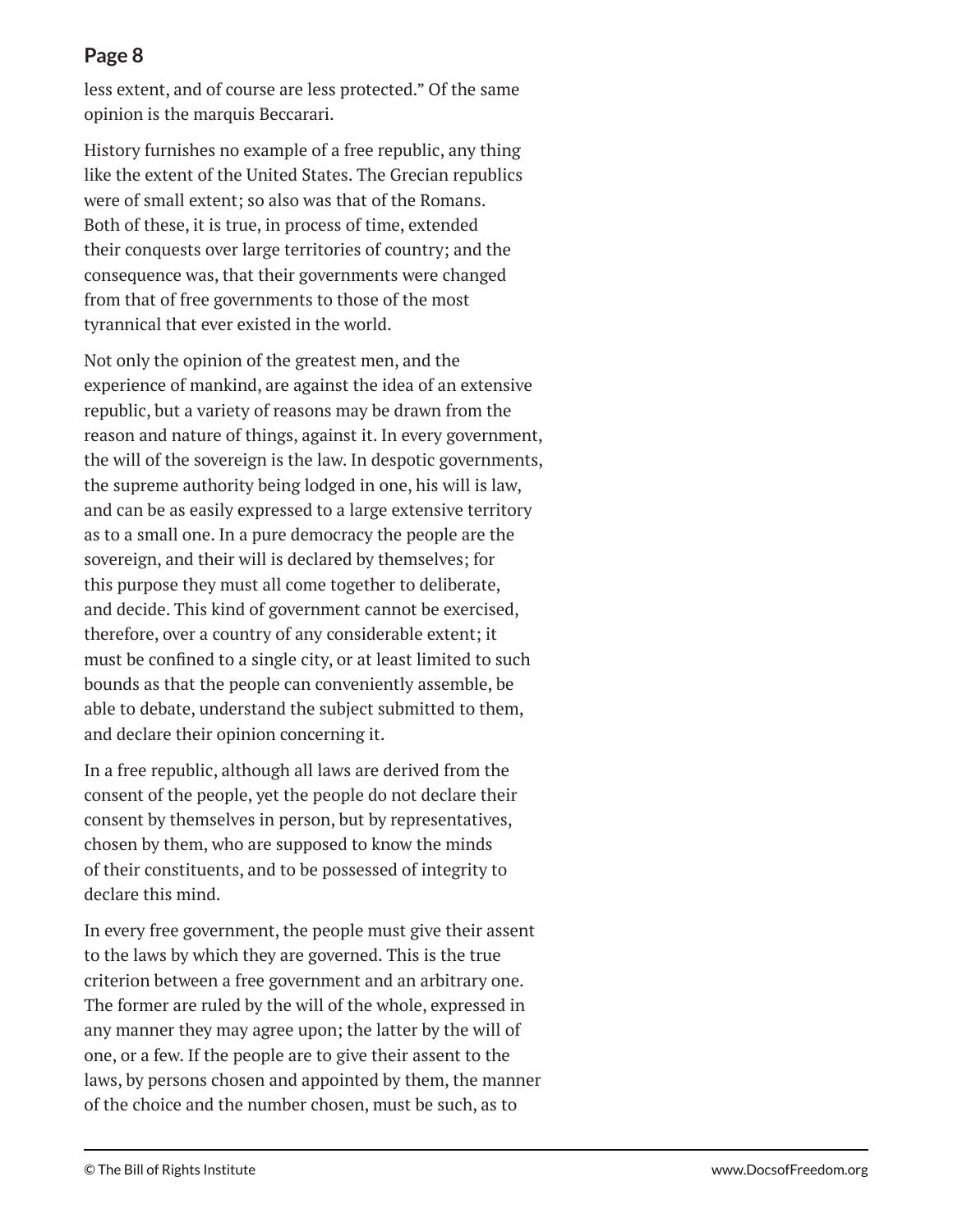possess, be disposed, and consequently qualified to declare the sentiments of the people; for if they do not know, or are not disposed to speak the sentiments of the people, the people do not govern, but the sovereignty is in a few. Now, in a large extended country, it is impossible to have a representation, possessing the sentiments, and of integrity, to declare the minds of the people, without having it so numerous and unwieldly, as to be subject in great measure to the inconveniency of a democratic government.

The territory of the United States is of vast extent; it now contains near three millions of souls, and is capable of containing much more than ten times that number. Is it practicable for a country, so large and so numerous as they will soon become, to elect a representation, that will speak their sentiments, without their becoming so numerous as to be incapable of transacting public business? It certainly is not.

In a republic, the manners, sentiments, and interests of the people should be similar. If this be not the case, there will be a constant clashing of opinions; and the representatives of one part will be continually striving against those of the other. This will retard the operations of government, and prevent such conclusions as will promote the public good. If we apply this remark to the condition of the United States, we shall be convinced that it forbids that we should be one government…

In a republic, the manners, sentiments, and interests of the people should be similar. If this be not the case, there will be a constant clashing of opinions; and the representatives of one part will be continually striving against those of the other…The laws and customs of the several states are, in many respects, very diverse, and in some opposite; each would be in favor of its own interests and customs, and, of consequence, a legislature, formed of representatives from the respective parts, would not only be too numerous to act with any care or decision, but would be composed of such heterogeneous and discordant principles, as would constantly be contending with each other…

In despotic governments, as well as in all the monarchies of Europe, standing armies are kept up to execute the

**The diverse interests in a large republic will continually argue against each other.**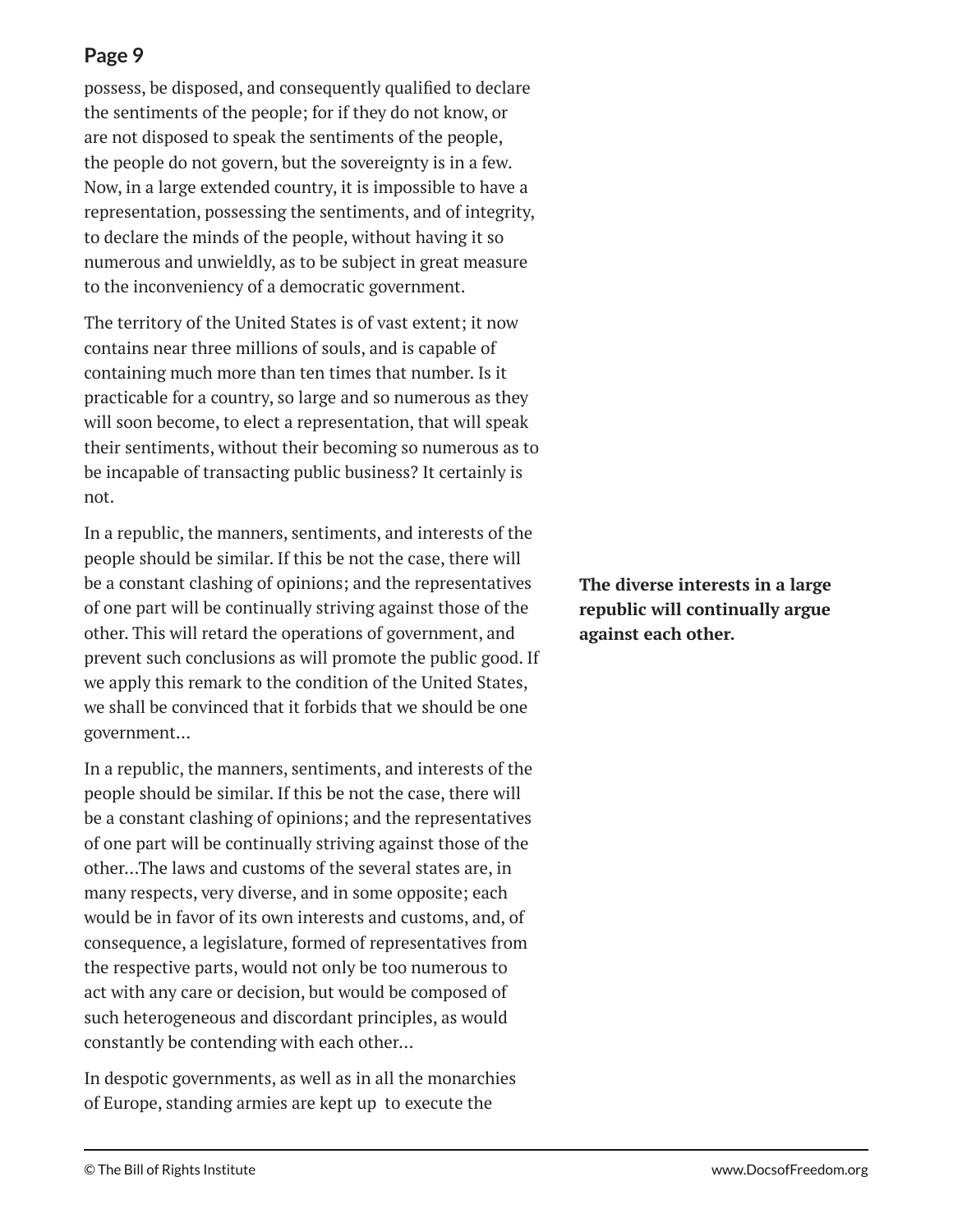commands of the prince or the magistrate, and are employed for this purpose when occasion requires: But they have always proved the destruction of liberty, and [are] abhorrent to the spirit of a free republic…

A free republic will never keep a standing army to execute its laws. It must depend upon the support of its citizens. But when a government is to receive its support from the aid of the citizens, it must be so constructed as to have the confidence, respect, and affection of the people…The confidence which the people have in their rulers, in a free republic, arises from their knowing them, from their being responsible to them for their conduct, and from the power they have of displacing them when they misbehave: but in a republic of the extent of this continent, the people in general would be acquainted with very few of their rulers: the people at large would know little of their proceedings, and it would be extremely difficult to change them…The consequence will be, they will have no confidence in their legislature, suspect them of ambitious views, be jealous of every measure they adopt, and will not support the laws they pass. Hence the government will be nerveless and inefficient, and no way will be left to render it otherwise, but by establishing an armed force to execute the laws at the point of the bayonet—a government of all others the most to be dreaded.

In a republic of such vast extent as the United-States, the legislature cannot attend to the various concerns and wants of its different parts. It cannot be sufficiently numerous to be acquainted with the local condition and wants of the different districts, and if it could, it is impossible it should have sufficient time to attend to and provide for all the variety of cases of this nature, that would be continually arising.

In so extensive a republic, the great officers of government would soon become above the control of the people, and abuse their power to the purpose of aggrandizing themselves, and oppressing them…The command of all the troops and navy of the republic, the appointment of officers, the power of pardoning offences, the collecting of all the public revenues, and the power of expending them, with a number of other powers, must be lodged and exercised in

**Standing armies in peacetime are a danger to liberty.**

**A free republic does not need a standing army to enforce its laws.**

**Because of all these problems, the people will have little confidence in their legislature and will not support the laws it passes.**

**The legislature cannot be large enough to be truly representative of the people's interests.**

**Representatives elected in such a large republic would soon be beyond control by the people and abuse their power for selfish and corrupt purposes.**